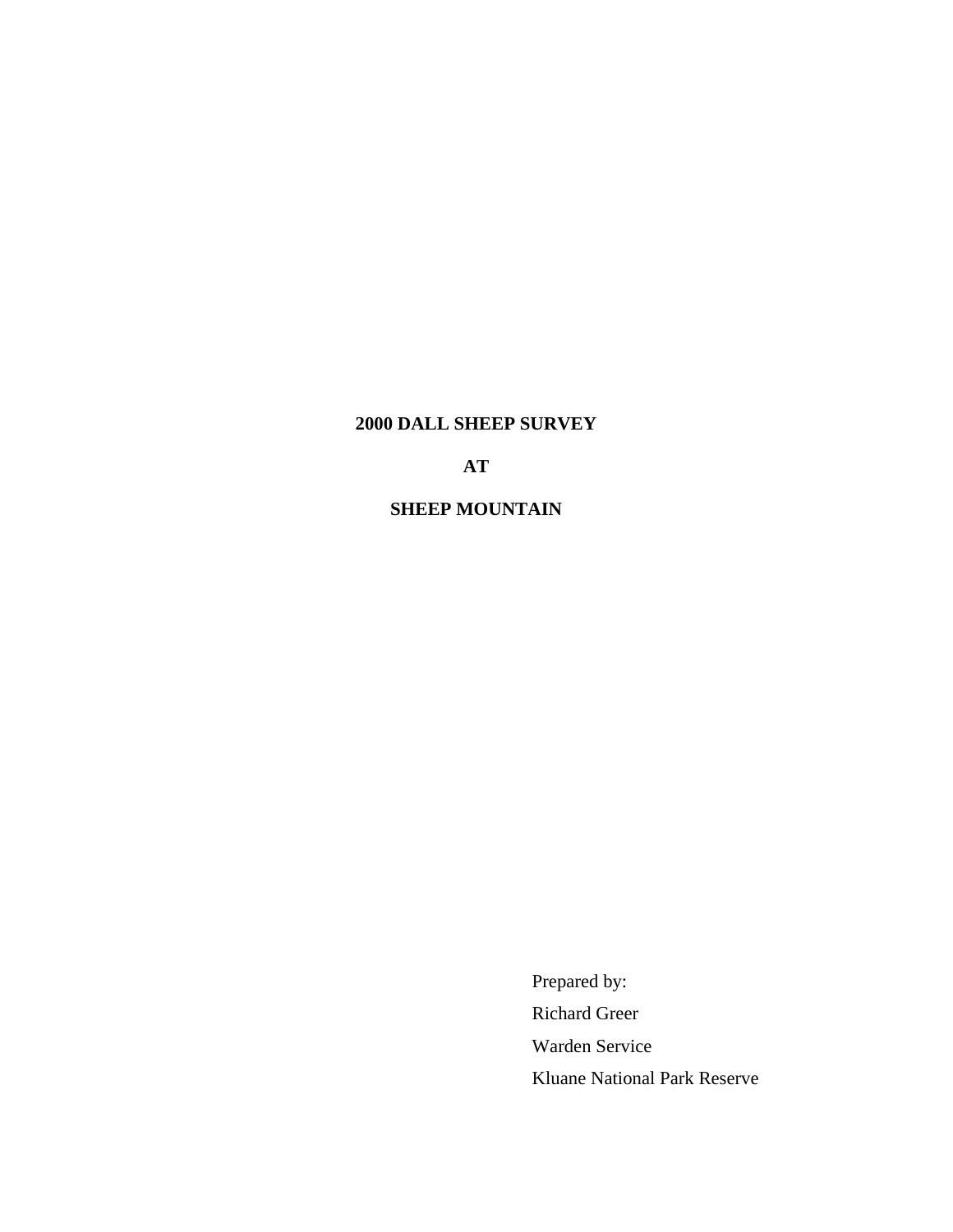#### **Introduction**

The annual sheep survey took place at Sheep Mountain on June 17 with Doug Makkonen as the acting pilot. Terry Skjonsberg, Doug Clarke of the Canadian Parks Service, and Manfred Hoefs of the Fish and Wildlife Branch, YTG were the recorder/observers. The survey took 1.25 hours (1105-1220 hours) while the temperature was approximately 10°Celsius with a westerly wind gusting from between 20 and 30 kilometers per hour. There was still an abundance of snow on the higher elevations, which could have kept the sheep at lower elevations, but it is not known what effect if any this would have on the population.

This population of Dall's Sheep (*Ovis dalli dalli*) at Sheep Mountain has been the subject of study for over thirty years, and the area is a no harvest zone.

#### **Methods**

This total count survey was carried out with classifications for adults (with subclasses for males, females, and unknowns), and juveniles (with subclasses for young of the year and yearlings). The survey area and methodology were as described by Skjonsberg (1994). As in the past the nursery band includes sheep of both sexes, as they are almost indistinguishable at early ages (especially from the air). All sheep were well within the study area except for the observations in the Congdon Creek area (observations numbered 24, 25, and 26). When these sheep were first spotted, they were on the south side of Congdon Creek (in the study area), but they then moved to the north side (most likely because of the helicopter). Because the Congdon Creek area doesn't have any physical barriers, it has been an area of contention concerning the boundary for the study area.

1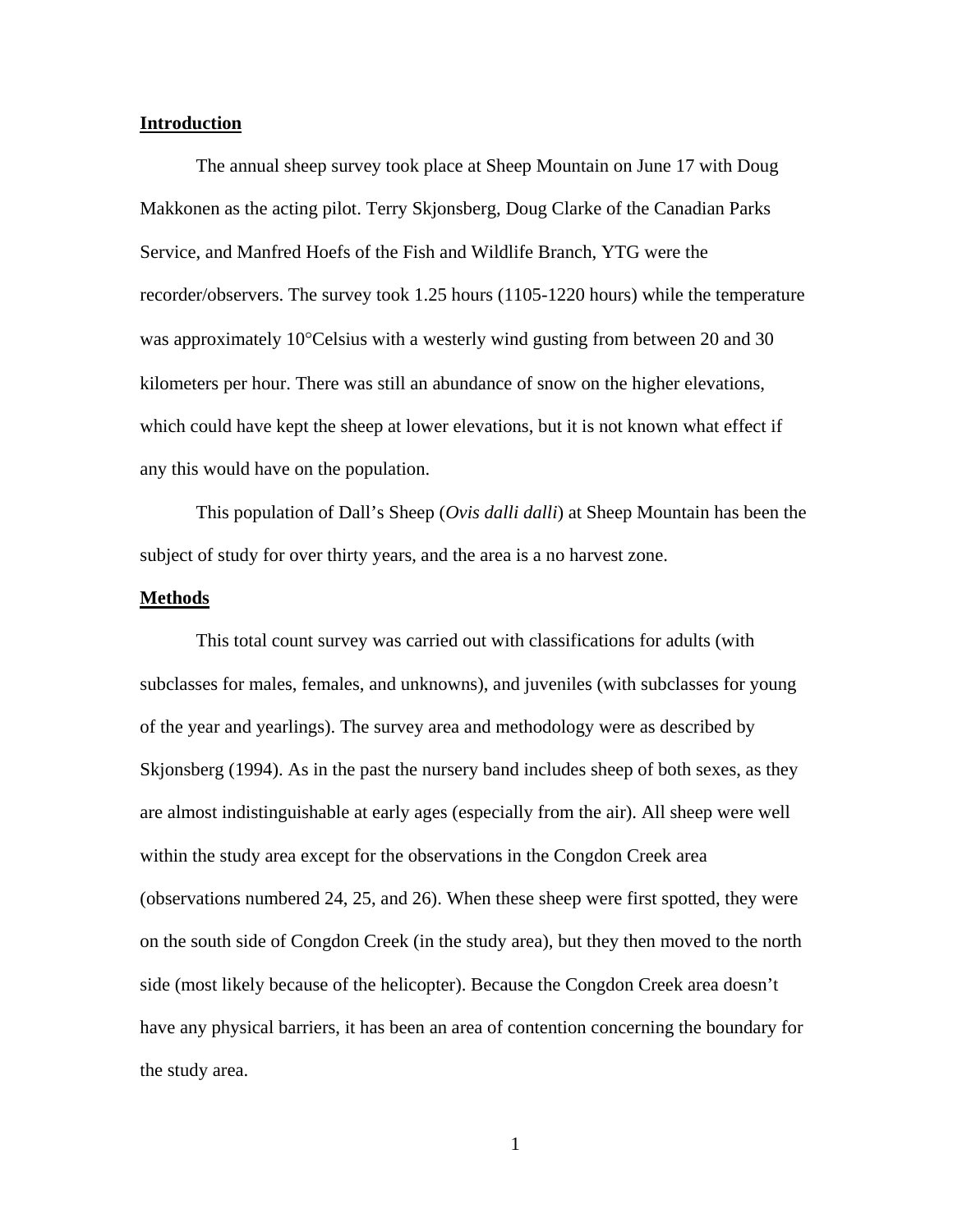#### **Results & Discussion**

For this year, there is a higher number of rams, less nursery sheep and young of the year. The following chart shows the populations' changing numbers in reference to the average of the years including 1974 to 2000.



These changes in the population could be due to a number of factors like bad weather, poor plant production, immigration, emigration, and increased predation, or natural fluctuations. More results are shown in Table 1.

Weather is very important for a couple of reasons: plant production or net primary production (NPP), and the sheep can be seriously effected during lambing time with a late spring. Conversely, a late spring might boost plant growth by allowing more moisture to penetrate the soil.

Immigration and emigration might not be too important as they most likely balance out in the end. The number of sheep leaving the study area probably equals the number of sheep entering the same area.

In my opinion it is probably the fluctuations of predator pressure, which may be the biggest culprit in this case. The significantly low lamb crop may be correlated with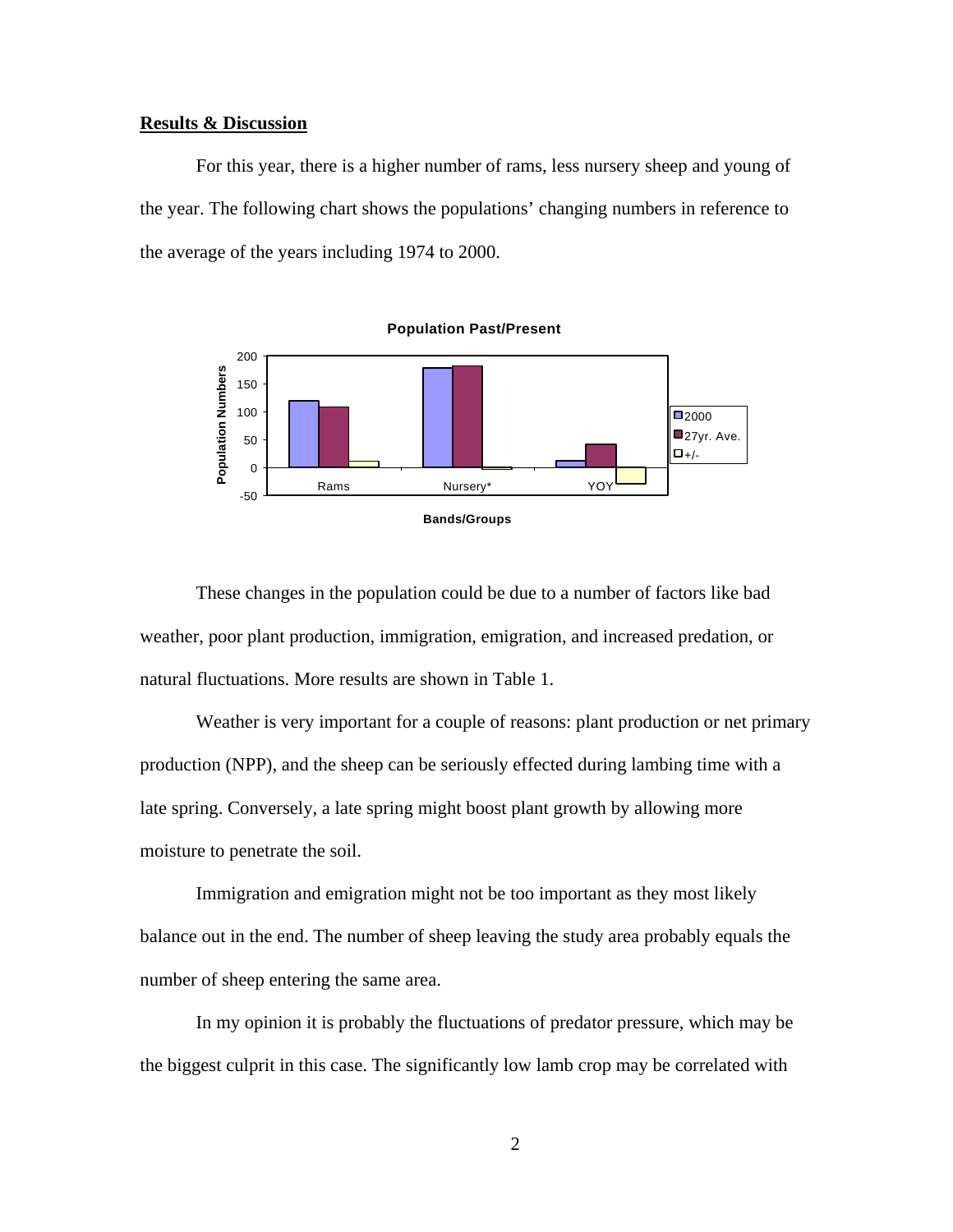# **Table 1**

Summary of Sheep mtn. Dall sheep surveys from 1974-2000

| Year                                                 | Rams  | <b>Nursery</b> | YOY   | <b>Total</b> | YOY/total | <b>YOY/nursery</b> |
|------------------------------------------------------|-------|----------------|-------|--------------|-----------|--------------------|
|                                                      |       | sheep*         |       |              | ratio     | ratio              |
| 1974                                                 | 123   | 187            | 27    | 337          |           | 14.8%              |
| 1975                                                 | 97    | 190            | 11    | 298          |           | 5.8%               |
| 1976                                                 | 146   | 114            | 13    | 273          |           | 11.4%              |
| 1977                                                 | 165   | 113            | 28    | 306          | 9.2%      | 24.8%              |
| 1978                                                 | 142   | 104            | 38    | 284          | 13.4%     | 36.5%              |
| 1979                                                 | 100   | 185            | 77    | 362          | 21.3%     | 41.6%              |
| 1980                                                 | 154   | 143            | 41    | 338          | 12.1%     | 25.2%              |
| 1981                                                 | 100   | 226            | 49    | 375          | 13.1%     | 21.7%              |
| 1982                                                 | 112   | 221            | 11    | 344          | 3.2%      | 4.9%               |
| 1983                                                 | 89    | 172            | 22    | 283          | 7.8%      | 12.8%              |
| 1984                                                 | 92    | 185            | 69    | 346          | 19.9%     | 37.3%              |
| 1985                                                 | 140   | 205            | 46    | 391          | 11.7%     | 22.4%              |
| 1986                                                 | 100   | 228            | 36    | 328          | 10.9%     | 15.8%              |
| 1987                                                 | 71    | 201            | 47    | 319          | 14.7%     | 23.4%              |
| 1988                                                 | 158   | 142            | 88    | 388          | 22.7%     | 61.9%              |
| 1989                                                 | 104   | 189            | 51    | 344          | 14.8%     | 26.9%              |
| 1990                                                 | 76    | 187            | 67    | 330          | 20.3%     | 35.3%              |
| 1991                                                 | 69    | 210            | 44    | 323          | 13.6%     | 21.0%              |
| 1992                                                 | 63    | 184            | 20    | 267          | 7.5%      | 10.9%              |
| 1993                                                 | 123   | 201            | 62    | 386          | 16.6%     | 30.8%              |
| 1994                                                 | 79    | 182            | 33    | 294          | 11.2%     | 18.2%              |
| 1995                                                 | 113   | 170            | 41    | 324          | 12.7%     | 24.1%              |
| 1996                                                 | 97    | 193            | 42    | 332          | 12.6%     | 21.8%              |
| 1997                                                 | 103   | 172            | 66    | 347          | 19.0%     | 38.4%              |
| 1998                                                 | 91    | 232            | 55    | 378          |           | 23.7%              |
| 1999                                                 | 87    | 208            | 21    | 316          |           | 10.1%              |
| 2000                                                 | 119   | 178            | 12    | 309          |           | 6.7%               |
| 27yr. long term average                              |       |                |       |              |           |                    |
|                                                      | 108   | 182            | 41    | 332          |           | 22.5%              |
| 2000's numbers of sheep above or below 27yr. average |       |                |       |              |           |                    |
|                                                      | $+11$ | $-4$           | $-29$ | $-23$        |           | $-15.8%$           |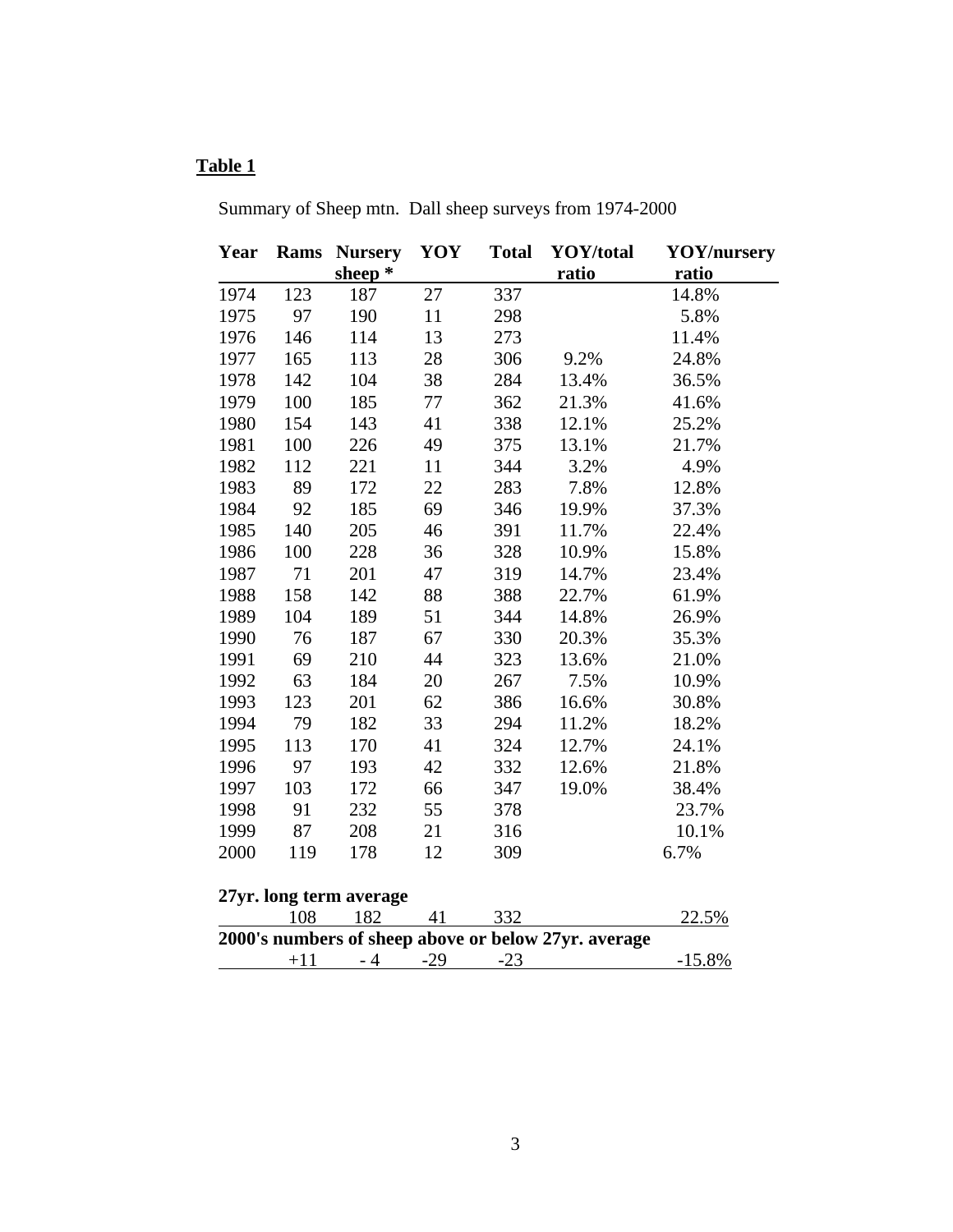the local Snowshoe Hare (*Lepus americanus*) population and its' influence on the local predator population.

At this time, the Snowshoe Hare is going through a crash phase of their population cycle, which, in my opinion, would leave a lot of predators looking for an alternative food source. The Kluane National Park Reserve Resource Description and Analysis lists the main predators of these sheep as coyotes, golden eagles, and wolves. But, hunted less frequently by wolverine, lynx, and grizzly bears (Hoefs & Cowan 1979). The following is a summary of the feeding habits of these predators.

- Coyote (*Canis latrans*) –The coyote is a recent arrival to the Yukon, which brings the question of what effects will emerge because of its' dispersal to this area. The sheep are native to the area, and due to ecological change, have gained a 'new' predator. Though the coyote favors Snowshoe Hare ( need a reference for this) and lives in a cyclical population because of it, they will, being opportunistic scavengers, attempt to eat other prey.
- Golden eagle (*Aquila chrysaetos*) –One of the largest raptors in the Kluane area and prey consists of hares, marmots, squirrels, various rodents and birds (Armstrong, 1983).
- Wolf (*Canis lupus linnaeus*) Their principle food is moose and other large mammals, such as caribou and sheep, but they are also opportunistic hunters of small mammals (Cottrell 1975).
- Wolverine (*Gulo gulo*) –Wolverine prey on small and large mammals such as moose calves, caribou, sheep, and mountain goats (Youngman 1975).

4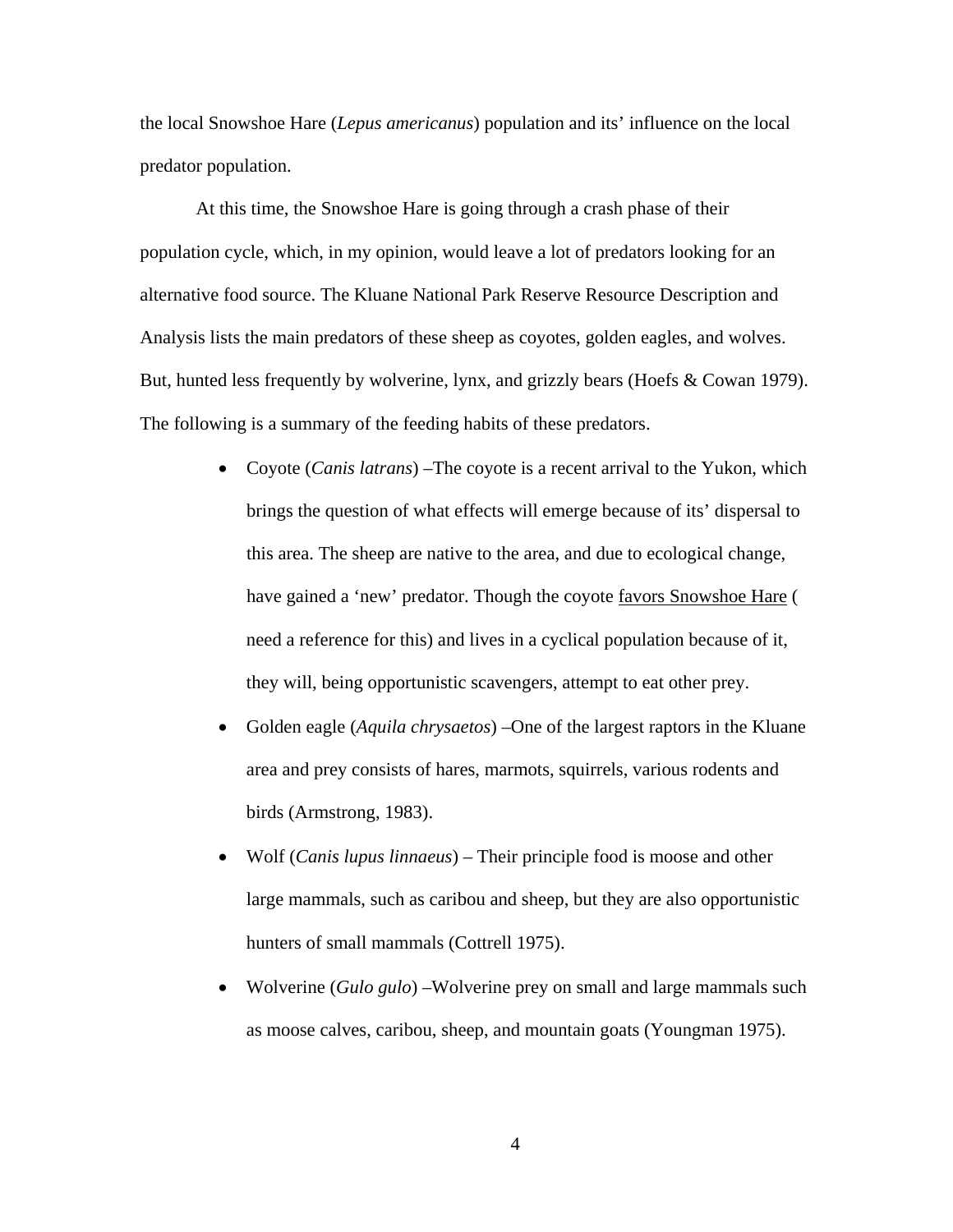- Lynx (*Lynx lynx canadensis*) –The lynx diet consists almost exclusively of Snowshoe Hare, but they also prey on rodents and birds (Burt & Grossenheider, 1964).
- Grizzly bear (*Ursus arctos horribilis*) –These bears are omnivorous which means that they eat both plant material and meat. Grizzly bears eat many different types of plants which I won't mention, but the meat section of their diet is relevant to this paper and includes insects, mice, ground squirrels, beaver, marmots, moose, deer, elk, caribou, mountain sheep, mountain goats, salmon, and carrion of all types (not necessarily in that order).(Hummel & Pettigrew, 1991)

I listed the predators and their food sources to illustrate how this correlation between the Snowshoe Hare and the lamb-crop could be realized. By showing the predators preferred food sources (Snowshoe Hare) with underlines, and the alternatives, I thought the possible correlation might be more apparent.

John Wilmshurst, a statistician for Parks Canada, helped me with the statistical analysis of this data, which shows a trend towards a positive relationship between the Snowshoe Hare population and the Sheep Mountain lamb productivity. This relationship is most likely due to predator pressure, but this hypothesis requires further investigation.

The following graph shows twenty-three years of hare data (Krebs, et. al. KEMP, 2000) combined with the corresponding years of lamb-crop data (Canadian Parks Service, 2000).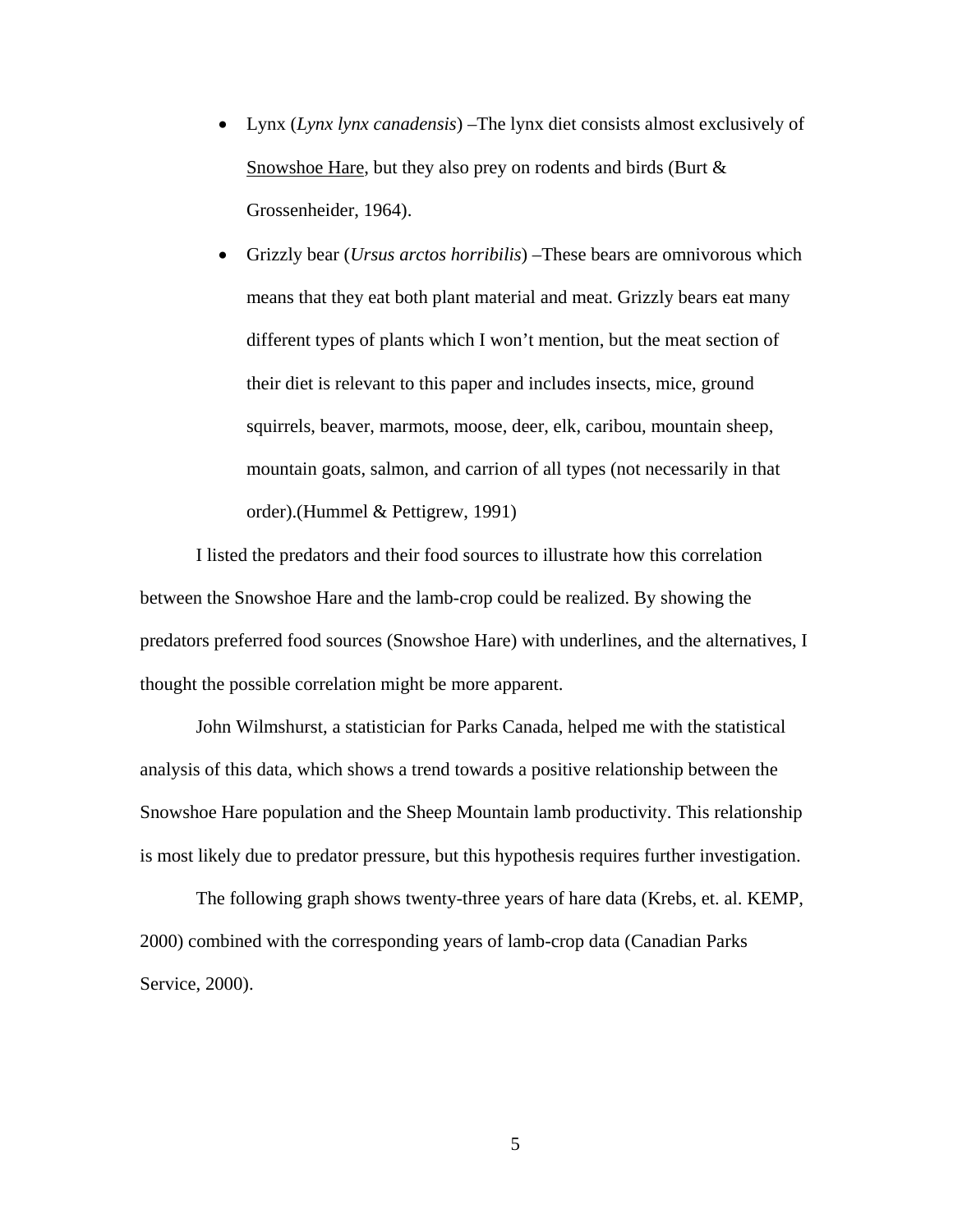

As shown, the only problem with the correlation theory, are the data points 6 (82)  $&16(92)$ . At these points, the lambcrops seem to rebound immediately while the hare population is still decreasing. This could be explained by evidence that shows predator numbers crashing with the hares (not shown in graph). The predator data shows that population numbers stay down for about three years following the hare crash (Hofer, 2000). These three years would provide a break for the lambcrops and the general sheep population.

If this relationship continues, I would be inclined to predict that lamb-crops would be more significant as the Snowshoe Hare population recovers. Usually the lamb-crops are revitalized within a season or two of a hare crash. This may be due to predators dying off, age class changes, and/or the weather and other factors.

## **Acknowledgments**

I would like to mention a special 'Thank You' to Manfred Hoefs, who is retiring this year, and also to Charles Krebs, Liz Hofer and the rest of the Kluane Ecological

6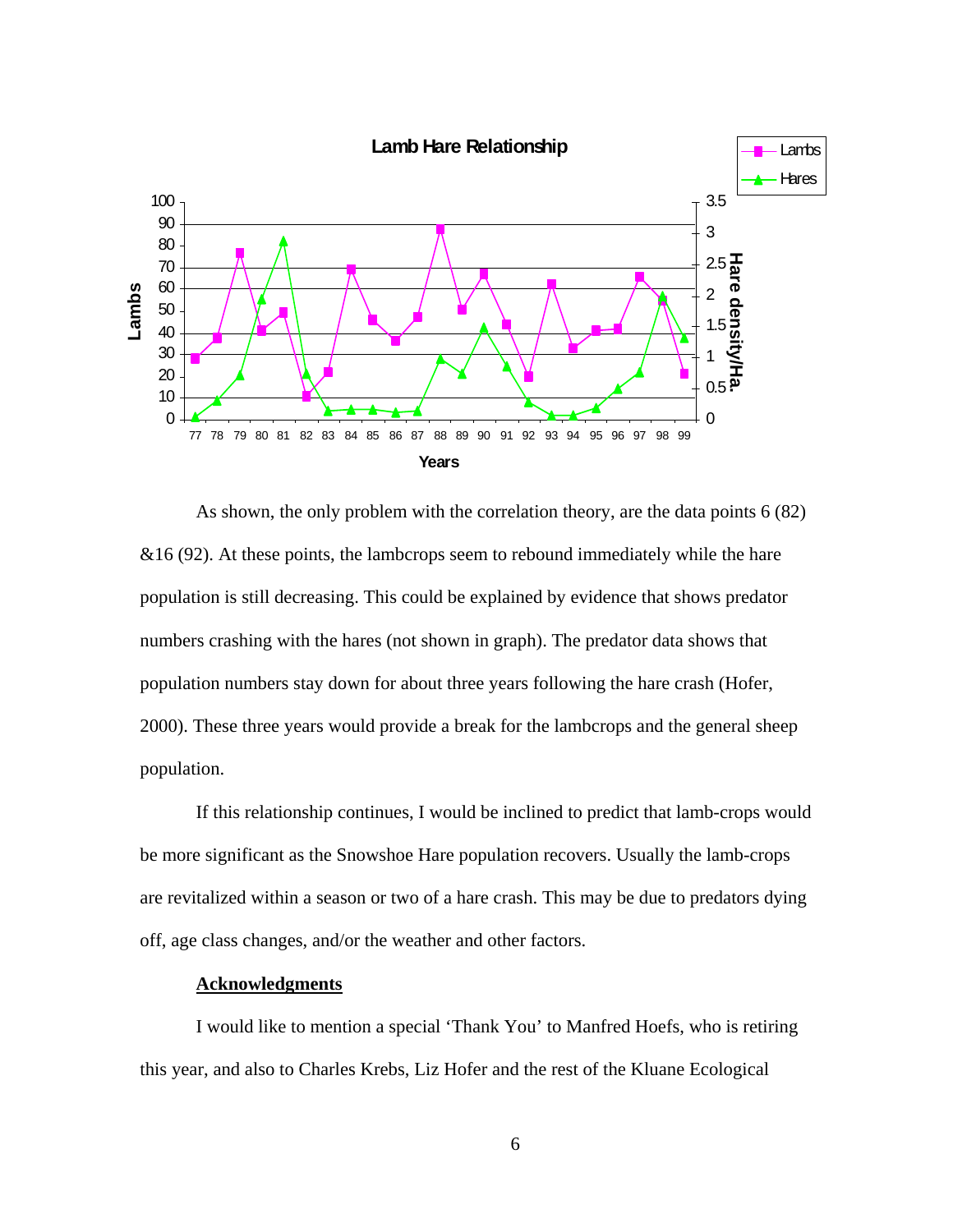Monitoring Program team. This paper would not have been possible without the work of these people.

## **Recommendations:**

- Predator surveys should be carried out on an annual basis.
- Net Primary Production (NPP) should be calculated each year. After sufficient data is collected with the corresponding weather information, a production curve could be produced for the area. Eventually, this data could lead to a calculation of carrying capacity for Sheep Mountain.
- Weather surveys (at or near lambing elevations) should be added to the continued monitoring of this population.
- The area should remain a Special Preservation Area to protect rare plant species and to serve as a control for other sheep populations.
- The survey should remain consistent in annual timing, and some effort to control the quality of observations in the Congdon Creek area must be made.